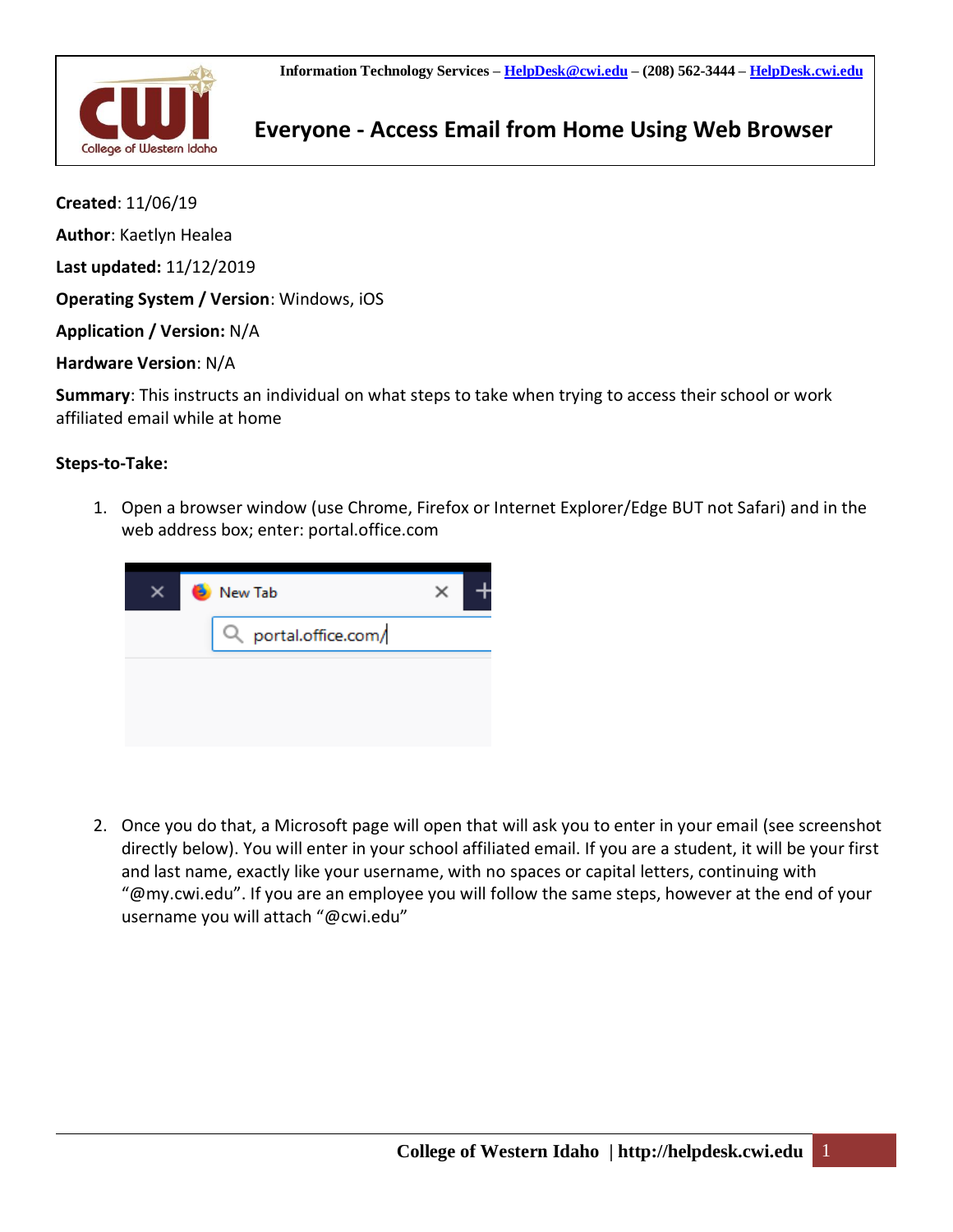

3. When you get to this page **(**should be a grey authentication pop up box), enter your complete school email again (even though it only asks for a username) and password. These credentials are the same as you use to access Blackboard and MyCWI.

| <b>Adiamacath</b><br>Authentication Required<br>$^\circledR$<br>https://auth.cwi.edu is requesting your username and password.<br>kaetlynhealea@cwi.edu<br>User Name:<br>Password:<br><br>OK<br>Cancel | $\times$ |
|--------------------------------------------------------------------------------------------------------------------------------------------------------------------------------------------------------|----------|
|                                                                                                                                                                                                        |          |

4. Once you have successfully submitted your information into the authentication box, you will be taken to a Microsoft page